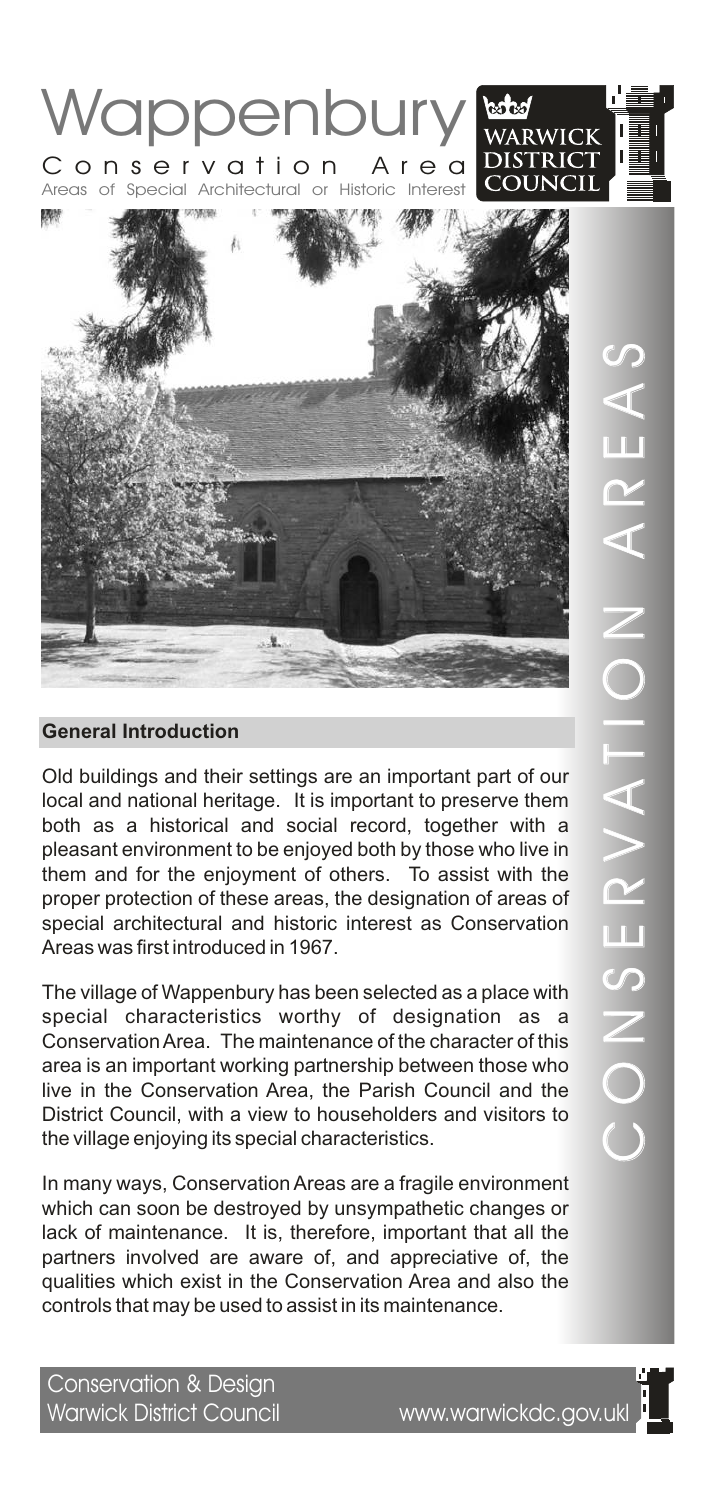**Wappenbury Conservation Area.**



Conservation Area Boundary. <br> **•** Listed buildings

This small publication has been designed to give a brief introduction to the Conservation Area by looking at its historical background, its characteristics and identifying those areas which need to be preserved or enhanced. General information is also given in the leaflet to enable those who live in the Conservation Area to both enjoy this privilege and also to understand how to seek further advice when it is needed.

# **Wappenbury Conservation Area**

The area designated as a Conservation Area in Wappenbury is outlined on the map above. The Conservation Area was designated in 2007.

# **Listed Buildings**

The following properties are statutorily protected as Listed Buildings within the Wappenbury Conservation Area. Because these buildings are of high architectural and historic interest, they are among the top 2% of buildings in England statutorily protected. Any works to a Listed Building which affect its character or appearance will require Listed Building Consent. Certain repair works may be eligible for grant aid. Further information concerning Listed Buildings may be obtained from the District Council's Conservation staff.

Church of St John The Baptist, Cross in Churchyard 14 yards south of the door of the chancel, Camp Farmhouse.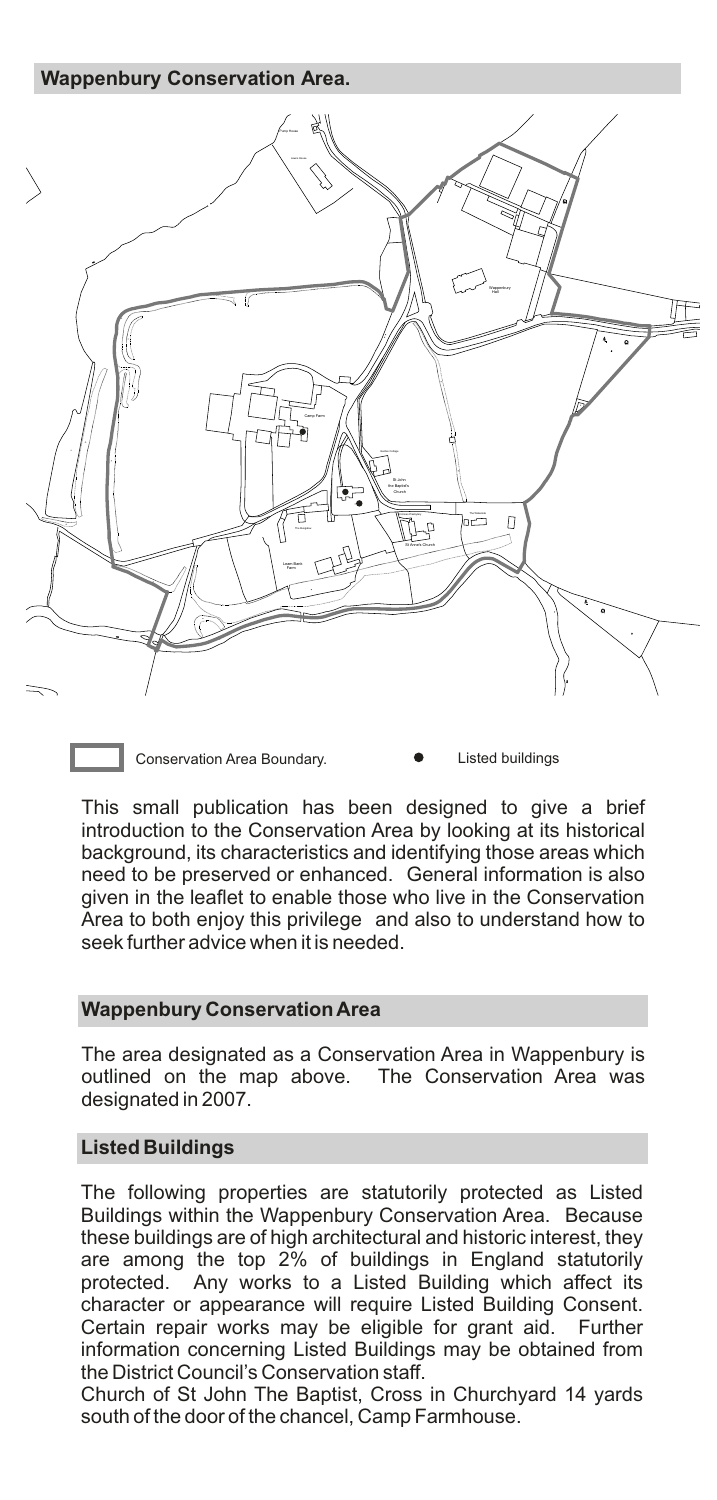## **Areas included within the Conservation Area**

For/roads included within the Wappenbury Conservation Area please refer to the plan. If you are unclear whether or not your house is included in the Conservation Area please contact the Conservation staff at Warwick District Council.

## **Scheduled Monuments, Historic Parks and Sites of Special Scientific Interest**

Wappenbury Camp is a Scheduled Ancient Monument within the Conservation Area. There are no Historic Parks or Sites of Special Scientific Interest within the Conservation Area.

# **Historical Background**

Wappenbury is an ancient settlement and its name comes from Wappa's Burgh. The village sits within the bounds of an iron age hill fort which is now protected as a Scheduled Ancient Monument. Romano-British Pottery has been found on this site including four kilns dating from AD 350. In the  $13<sup>th</sup>$  century, Wappenbury was overrun by the plague; some 200 villagers are said to have died as a result. It is most likely that the village has therefore never regained its original size after that time. There is evidence of a larger medieval village within the earthworks of the camp. The Church of St John the Baptist is of medieval origins, but was heavily restored in 1886 when the nave and south aisle were both rebuilt. There is a  $14<sup>th</sup>$  century cross within the churchyard. There is an unusual monument to Thomas Urnbers inside the church with a woman seated in a cornfield, who, we are told, was a "zealous and scientific agriculturalist", who died in 1849.

There is also within the village adjacent to St John the Baptist churchyard, a Roman Catholic Church of St Anns, which was built in 1849, but has a record of priests dating back to the 18 $^{\text{th}}$  century.

Wappenbury Hall is a late  $19<sup>th</sup>$  century house, possibly replacing an earlier manor house. There are the remains of an interesting  $19<sup>th</sup>$  century foot bridge across the River Leam.

# **Character of Conservation Area**

Wappenbury is a small settlement, the historic core of which is circled by the medieval earth works at Wappenbury Camp which is a Scheduled Ancient Monument.

The village is located off the Rugby Road between Weston under Wetherley and Princethorpe. From the road junction near the Hall, a lane leads southwards past Camp Farm and divides at St John the Baptist Church to serve other parts of the settlement.

The principal features of the settlement are St John the Baptist Church, which is a medieval grade II listed building, St Anne's Roman Catholic Church and Presbytery which is of mid 19th century origin but not listed, Camp Farm house which a grade II listed building and Wappenbury Hall. Both churches are distinctive properties set in their own well treed church yards and form an unusual grouping in a rural setting being both an Anglican Church and a Roman Catholic Church adjacent to each other.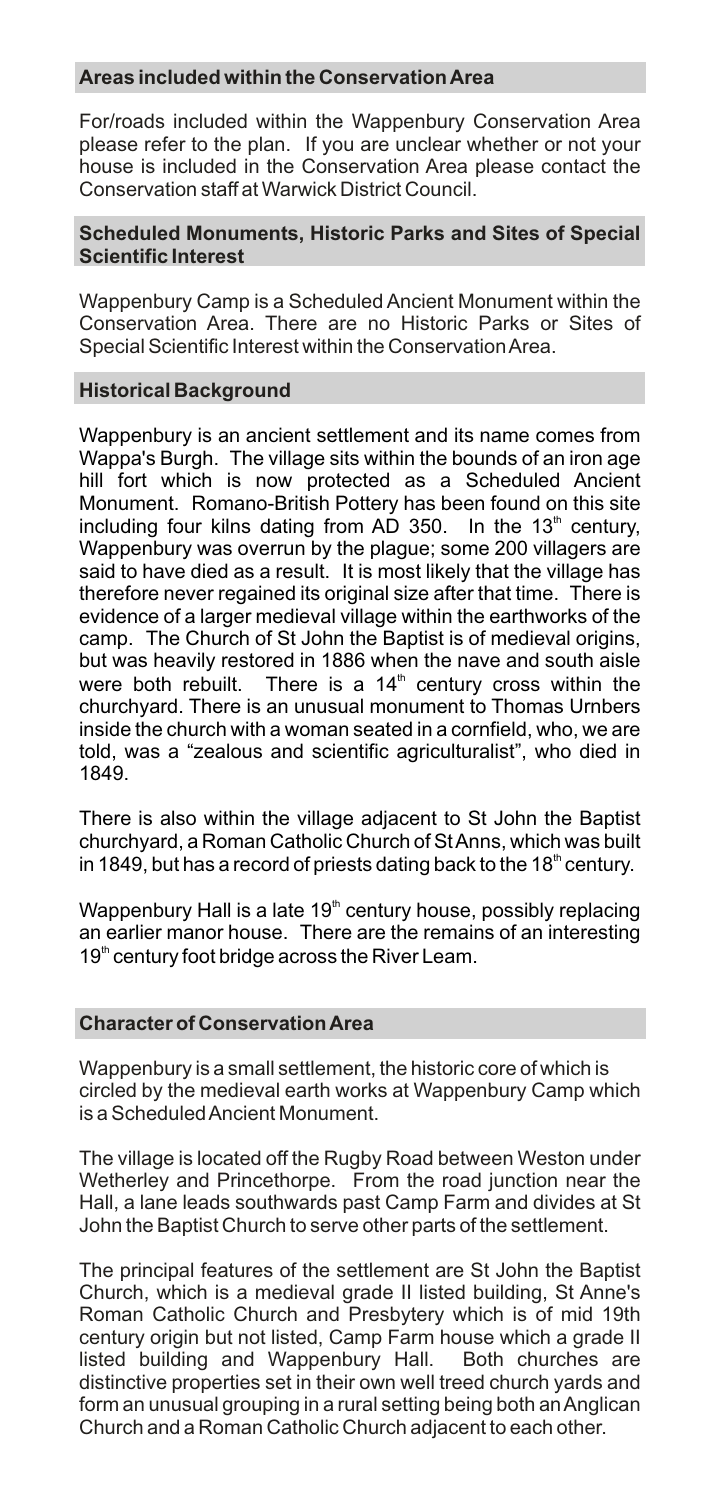Wappenbury Hall is a large Edwardian property in its own attractive grounds to the north east of the core of the village. It is possible that the Hall incorporates some earlier building fabric. There are attractive stables and other outbuildings, together with a garden area which is used as a commercial nursery. The garden to the hall is an attractive well treed area with boundary wall and hedge to the road. Wappenbury Hall is not a listed building, but the Hall and grounds form a significant group which contributes to the character of the conservation area.

Other buildings in the village are Leam Bank Farm, which is of 18th century origin with 19th century and later alterations and additions, together with a range of farm barns. These buildings are set in a well treed area to the rear of St John the Baptist Church. Garden Cottage is an attractive thatched cottage of 18th century origin with later additions, opposite the church yard to St John the Baptist Church. The Waterside is a modern house which replaced a 1950s dwelling; it is an attractive single dwelling set in the mature grounds of the former house.

# **Important Views**

There are important views into the conservation area from the Hunningham Road and across the open countryside from the river Leam. Inside the conservation area there are important views of Wappenbury Hall and grounds, St John the Baptist Church and St Annes RC Church. There are important views of Leam bank farm from the footbridge across the Leam and the surrounding fields.

# **What does Conservation Area Designation Mean?**

The formal definition of a Conservation Area within the Planning (Listed Buildings and Conservation Areas) Act 1990 is "an area of special architectural historic interest, character or appearance of which it is desired to preserve or enhance". The designation of a Conservation Area has several formal consequences which includes:-

- The demolition of all complete buildings and certain parts of buildings within Conservation Areas is controlled, requiring Conservation Area consent from the District Council.
- . It is an offence to cut down, uproot, lop, top or wilfully damage or destroy any tree in a Conservation Area, except with the consent of the District Council.
- . The amount of permitted development "that which can be built without planning permission" is more limited in a Conservation Area and additional limitations apply to the display of advertisements.



Planning Services PO Box 2178 Planning Services<br>PO Box 2178<br>Riverside House, Milverton Hill Royal Leamington Spa. CV32 5QH Switchboard: 01926 450000 Fax: 01926 456542 Royal Leamington Spa. CV32<br>Switchboard: 01926 450000<br>Fax: 01926 456542